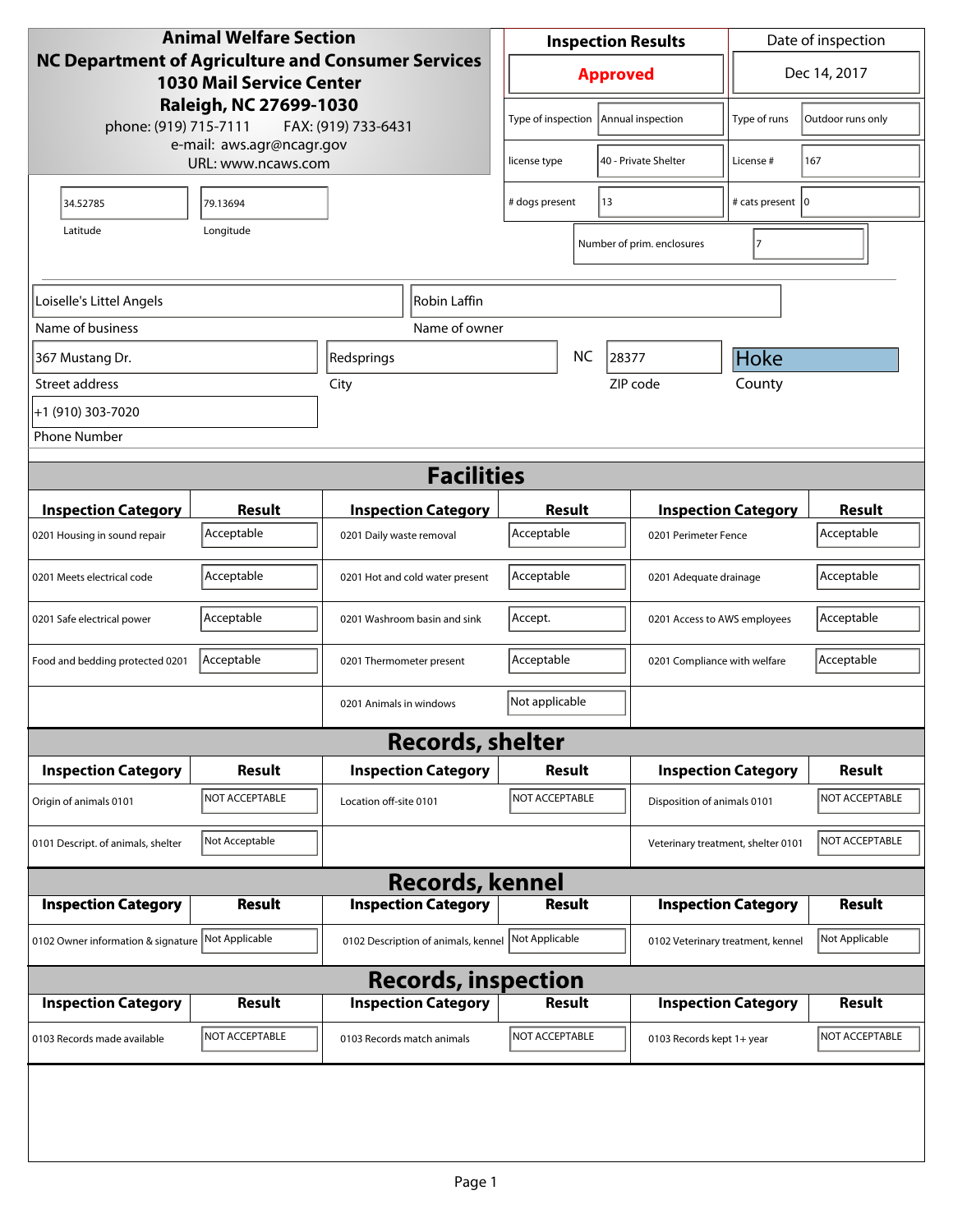| <b>Animal Welfare Section, NCDA&amp;CS</b>       |                                                 |                                    | Date of inspection<br><b>Inspection Results</b> |                                    |              |                |  |
|--------------------------------------------------|-------------------------------------------------|------------------------------------|-------------------------------------------------|------------------------------------|--------------|----------------|--|
|                                                  | Inspection Report, continued<br><b>Approved</b> |                                    |                                                 |                                    | Dec 14, 2017 |                |  |
| Loiselle's Littel Angels                         |                                                 | <b>Robin Laffin</b>                | Redsprings                                      |                                    |              | <b>NC</b>      |  |
| <b>Indoor facilities</b>                         |                                                 |                                    |                                                 |                                    |              |                |  |
| <b>Inspection Category</b>                       | Result                                          | <b>Inspection Category</b>         | Result                                          | <b>Inspection Category</b>         |              | <b>Result</b>  |  |
| 0202 Ambient temperature, indoor                 | Not Applicable                                  | 0202 Ventilation, indoor           | Not Applicable                                  | 0202 Lighting, indoor              |              | Not Applicable |  |
| 0202 Imperv./Sanitary surf., indoor              | Not Applicable                                  | 0202 Drainage, indoor              | Not Applicable                                  |                                    |              |                |  |
|                                                  |                                                 | <b>Outdoor facilities</b>          |                                                 |                                    |              |                |  |
| <b>Inspection Category</b>                       | Result                                          | <b>Inspection Category</b>         | Result                                          | <b>Inspection Category</b>         |              | <b>Result</b>  |  |
| 0203 Impervious surfaces, outdoor                | Acceptable                                      | 0203 Housing, 1 per animal         | Acceptable                                      | 0203 Protection from elements      |              | Acceptable     |  |
| 0203 Owner advised, outdoor                      | Acceptable                                      | 0203 Drainage, outdoor             | Acceptable                                      |                                    |              |                |  |
| <b>Primary enclosures</b>                        |                                                 |                                    |                                                 |                                    |              |                |  |
| <b>Inspection Category</b>                       | Result                                          | <b>Inspection Category</b>         | Result                                          | <b>Inspection Category</b>         |              | Result         |  |
| 0204 Drainage prev. cross contam.                | Acceptable                                      | 0204 Fence height >= 5 feet        | Acceptable                                      | 0204 1:10 ratio, person: animal    |              | Acceptable     |  |
| 0204 Surf. impervious to moisture                | Acceptable                                      | 0204 Enclosure is escape proof     | Acceptable                                      | 0204 Cats, $>=$ 4 sq. ft. / adult  |              | Not Applicable |  |
| 0204 Prevent contact with wood                   | Acceptable                                      | 0204 Solid resting surface         | Acceptable                                      | 0204 Cats, $\le$ 12 / enclosure    |              | Not Applicable |  |
| 0204 Enclosures in sound repair                  | Acceptable                                      | 0204 Cats, raised resting surface  | Not Applicable                                  | 0204 Cats, 1 litter pan / 3 adults |              | Not Applicable |  |
| 0204 Size of enclosure                           | Acceptable                                      | 0204 Dogs, supervision if > 4      | Not Applicable                                  |                                    |              |                |  |
|                                                  |                                                 | Feedina                            |                                                 |                                    |              |                |  |
| <b>Inspection Category</b>                       | <b>Result</b>                                   | <b>Inspection Category</b>         | <b>Result</b>                                   | <b>Inspection Category</b>         |              | <b>Result</b>  |  |
| 0205 Feeding, 1x / day, adult                    | Acceptable                                      | 0205 Feeding, 1 bowl / adult       | Acceptable                                      | 0205 Feeding, commercial food      |              | Acceptable     |  |
| 0205 Feeding, bowl in good repair                | Acceptable                                      | 0205 Feeding, quality food         | Acceptable                                      | 0205 Feeding, bowl is protected    |              | Acceptable     |  |
| 0205 Feeding, 2x / day, young                    | Acceptable                                      |                                    |                                                 |                                    |              |                |  |
| <b>Watering</b>                                  |                                                 |                                    |                                                 |                                    |              |                |  |
| <b>Inspection Category</b>                       | <b>Result</b>                                   | <b>Inspection Category</b>         | <b>Result</b>                                   |                                    |              |                |  |
| 0206 Watering, continuous access                 | Acceptable                                      | 0206 Watering, bowl in good repair | Acceptable                                      |                                    |              |                |  |
| Sanitation/Employees/Classification & Separation |                                                 |                                    |                                                 |                                    |              |                |  |
| <b>Inspection Category</b>                       | <b>Result</b>                                   | <b>Inspection Category</b>         | <b>Result</b>                                   | <b>Inspection Category</b>         |              | <b>Result</b>  |  |
| 0207 Waste removal 2x / day                      | Acceptable                                      | 0207 Grounds overgrown             | Acceptable                                      | 0207 Young given social interact.  |              | Acceptable     |  |
| 0207 Animals removed while clean                 | Acceptable                                      | 0207 Pest Control                  | Acceptable                                      | 0207 Species separated             |              | Acceptable     |  |
|                                                  |                                                 |                                    |                                                 |                                    |              |                |  |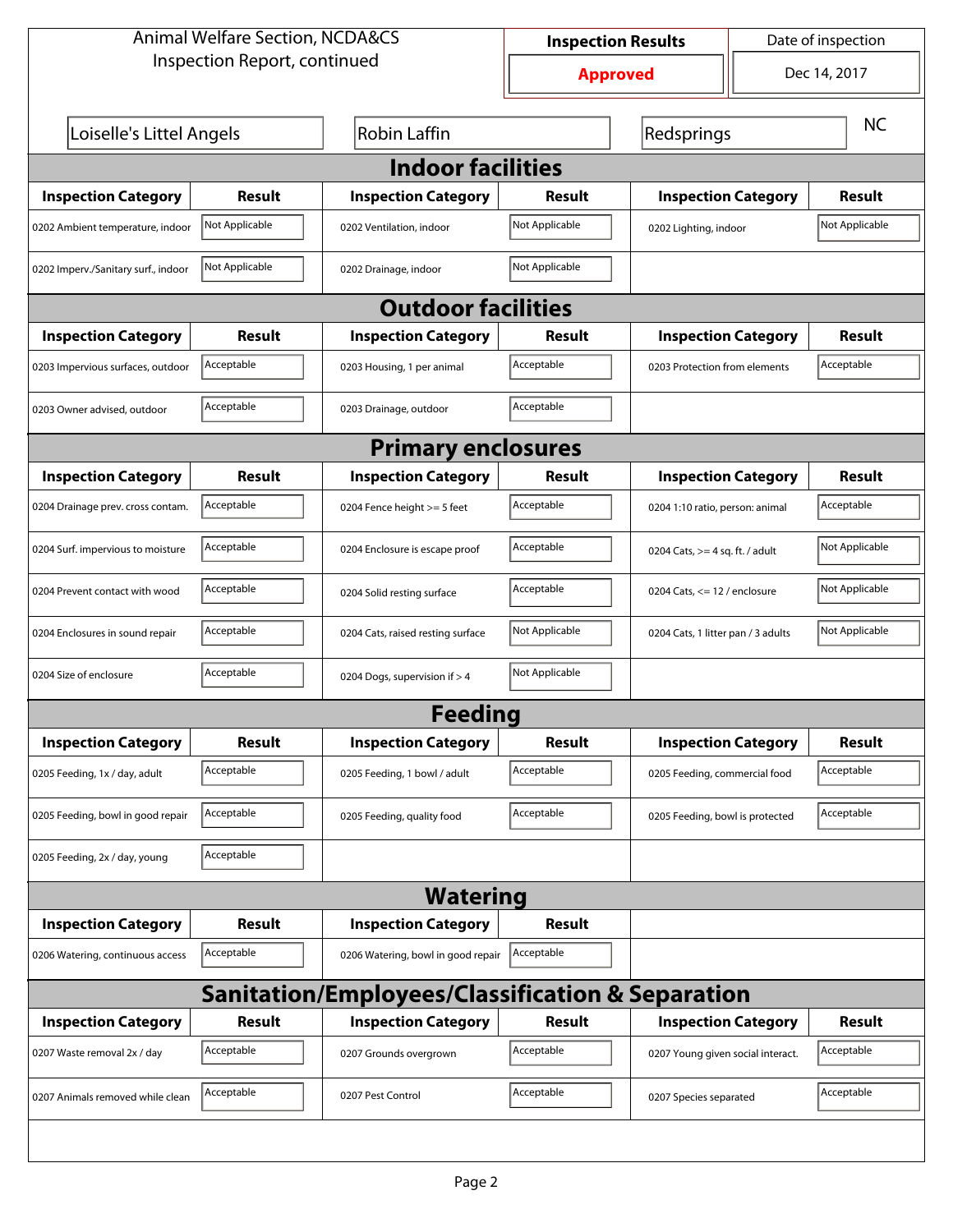| <b>Animal Welfare Section, NCDA&amp;CS</b>                               |                                                        |                                                                         | Date of inspection<br><b>Inspection Results</b> |                                                                           |           |                |  |  |
|--------------------------------------------------------------------------|--------------------------------------------------------|-------------------------------------------------------------------------|-------------------------------------------------|---------------------------------------------------------------------------|-----------|----------------|--|--|
| Inspection Report, continued                                             |                                                        |                                                                         |                                                 | Dec 14, 2017<br><b>Approved</b>                                           |           |                |  |  |
|                                                                          | Loiselle's Littel Angels<br>Robin Laffin<br>Redsprings |                                                                         |                                                 |                                                                           | <b>NC</b> |                |  |  |
| <b>Sanitation/Employees/Classification &amp; Separation (continued)</b>  |                                                        |                                                                         |                                                 |                                                                           |           |                |  |  |
| <b>Inspection Category</b>                                               | Result                                                 | <b>Inspection Category</b>                                              | Result                                          | <b>Inspection Category</b>                                                |           | Result         |  |  |
| 0207 Enclosure sanitized 2x / day                                        | Acceptable                                             | 0207 Number of employees                                                | Acceptable                                      | 0207 Isolation area & signage                                             |           | Acceptable     |  |  |
| 0207 Method of sanitation                                                | Acceptable                                             | 0207 Females in estrus, separated                                       | Not Applicable                                  | 0207 Long term care program                                               |           | Acceptable     |  |  |
| 0207 Build./grnds., clean & repair                                       | NOT ACCEPTABLE                                         | 0207 Owner perm, commingling                                            | Not Applicable                                  | 0207 Animals confined                                                     |           | Acceptable     |  |  |
|                                                                          |                                                        | 0207 Young with dam                                                     | Not Applicable                                  |                                                                           |           |                |  |  |
| <b>Veterinary Care</b>                                                   |                                                        |                                                                         |                                                 |                                                                           |           |                |  |  |
| <b>Inspection Category</b>                                               | Result                                                 | <b>Inspection Category</b>                                              | Result                                          | <b>Inspection Category</b>                                                |           | <b>Result</b>  |  |  |
| 0210 Program of veterinary care                                          | Acceptable                                             | 0210 Daily observation of animals                                       | Acceptable                                      | 0210 Rabies vaccination                                                   |           | Acceptable     |  |  |
| 0210 Veterinary care when needed                                         | Acceptable                                             |                                                                         |                                                 |                                                                           |           |                |  |  |
|                                                                          |                                                        | <b>Vehicles</b>                                                         |                                                 |                                                                           |           |                |  |  |
| 0301 Vehicles mechanically sound                                         | Not Applicable                                         | 0301 Fresh air and ventilation                                          | Not Applicable                                  | 0301 Cargo area clean                                                     |           | Not Applicable |  |  |
|                                                                          |                                                        | <b>Primary Enclosure Used in Transportation</b>                         |                                                 |                                                                           |           |                |  |  |
| <b>Inspection Category</b>                                               | Result                                                 | <b>Inspection Category</b>                                              | Result                                          | <b>Inspection Category</b>                                                |           | Result         |  |  |
| 0302 Construction of enclosure                                           | Not Applicable                                         | 0302 Age and species separated                                          | Not Applicable                                  | 0302 Size of transport enclosure                                          |           | Not Applicable |  |  |
| 0302 Enclosure clean & sanitized                                         | Not Applicable                                         |                                                                         |                                                 |                                                                           |           |                |  |  |
|                                                                          | <b>Transportation: Food and Water</b>                  |                                                                         |                                                 | <b>Transportation: Care</b>                                               |           |                |  |  |
| <b>Inspection Category</b>                                               | <b>Result</b>                                          |                                                                         |                                                 | <b>Inspection Category</b>                                                |           | Result         |  |  |
| 0303 Food & water during transport Not Applicable                        |                                                        |                                                                         |                                                 | 0304 Observation of animals                                               |           | Not Applicable |  |  |
|                                                                          |                                                        | <b>General Statute 19A-32.1</b>                                         |                                                 |                                                                           |           |                |  |  |
| (a) Hold minimum 72 hours                                                | Acceptable                                             | (b) 1, 2, 3 Make available for adopt.                                   | Acceptable                                      | (c) Viewing 3 days for 4 hours each                                       |           | Acceptable     |  |  |
| (d) If animal offsite, photo of animal<br>posted in conspicuous location | Acceptable                                             | (f) 1, 2, 3 Animals were returned to<br>owner, adopted or euth only     | Acceptable                                      | (g) i, ii Owner surrender held unless<br>proof ownership & signed consent |           | Acceptable     |  |  |
| (h) Owned animal surrender, ask if<br>there has been a bite w/in 10 days | Acceptable                                             | (i) Release animal to person, record<br>of approved government photo ID | Acceptable                                      |                                                                           |           |                |  |  |
|                                                                          |                                                        |                                                                         |                                                 |                                                                           |           |                |  |  |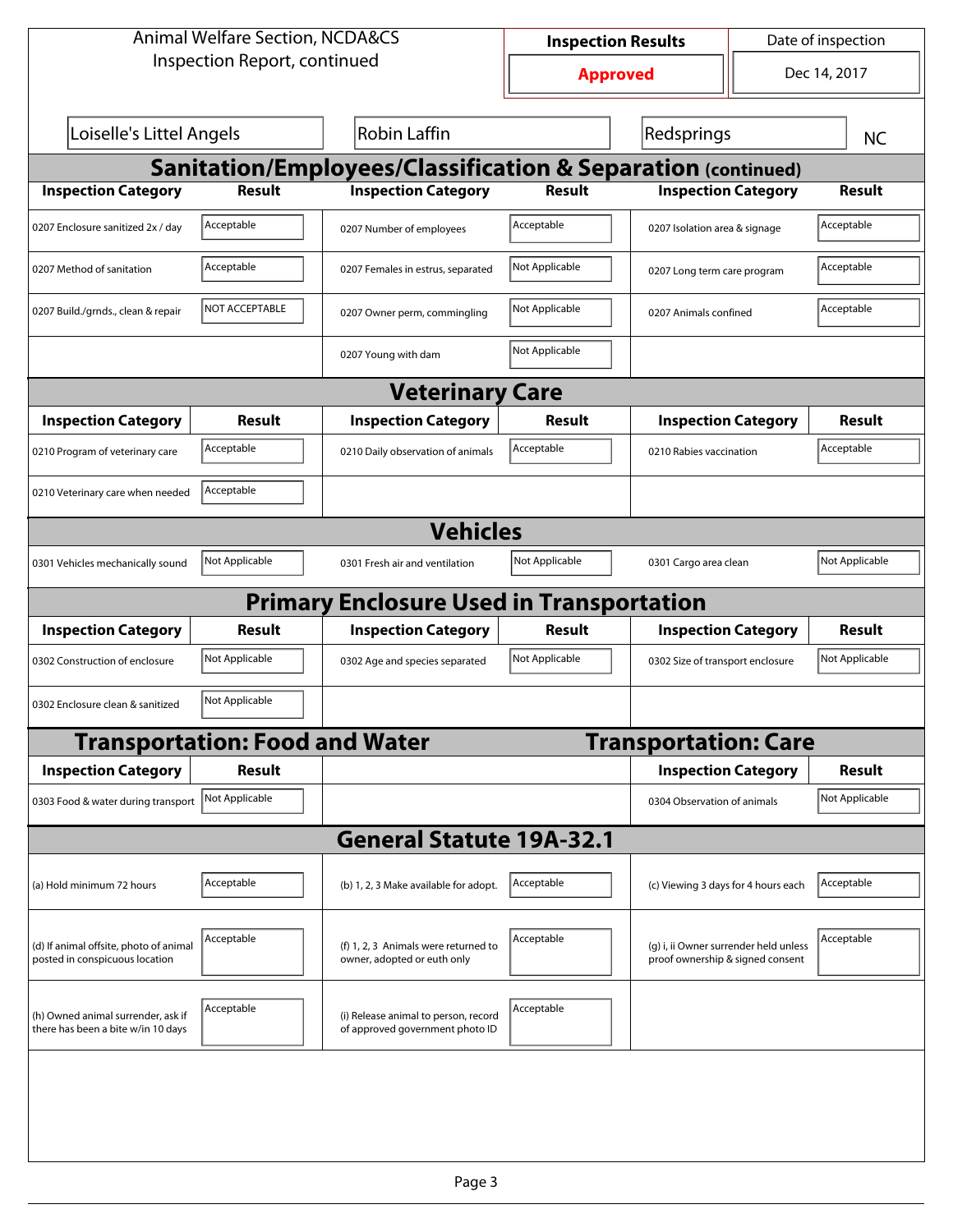|                                                                                                                   |                     | <b>Inspection Results</b> | Date of inspection |  |  |  |  |
|-------------------------------------------------------------------------------------------------------------------|---------------------|---------------------------|--------------------|--|--|--|--|
|                                                                                                                   |                     | <b>Approved</b>           | Dec 14, 2017       |  |  |  |  |
| Loiselle's Littel Angels                                                                                          | <b>Robin Laffin</b> | Redsprings                | <b>NC</b>          |  |  |  |  |
| <b>Narrative Explanation</b>                                                                                      |                     |                           |                    |  |  |  |  |
| Annual inspection performed today, I arrived on site at 10:45am and was greeted by Ms. Shafer, as she is actively |                     |                           |                    |  |  |  |  |
| cleaning outdoor housing area & yards. Animals are playing in an enclosed area while I was present, however 2     |                     |                           |                    |  |  |  |  |
| dogs escaped as I tried to enter the shelter property, they were retrieved.                                       |                     |                           |                    |  |  |  |  |
|                                                                                                                   |                     |                           |                    |  |  |  |  |
| Previous inspection was performed 6/13/17- that inspection noted improvements were needed to record               |                     |                           |                    |  |  |  |  |
| keeping to include: intake & medication/treatment logs.                                                           |                     |                           |                    |  |  |  |  |
|                                                                                                                   |                     |                           |                    |  |  |  |  |
| Today's inspection:                                                                                               |                     |                           |                    |  |  |  |  |
| 0101/0103- Records are not improved nor accurate today. I have reviewed in depth the requirements for record      |                     |                           |                    |  |  |  |  |
| keeping on all animals to include intake (date/time of intake, where they came from, whom they came from,         |                     |                           |                    |  |  |  |  |
| owner information/proof of ownership & validating they have not bitten in the past 10 days, where found,          |                     |                           |                    |  |  |  |  |
| description to include breed, age, sex, color & markings.); Outtake (whom the animal was released, address, date/ |                     |                           |                    |  |  |  |  |
| time of release, Type of ID & ID Logged of person whom animal was released); Medication/Treatment log (type of    |                     |                           |                    |  |  |  |  |
| medication/treatment, strength/dose of medication, initials & time when given). Records shall be maintained for   |                     |                           |                    |  |  |  |  |
| 3 years & accessible upon inspection. **I did supply Ms. Shafer with sample copies of all the above that meet     |                     |                           |                    |  |  |  |  |
| <u>AWA Standards .</u>                                                                                            |                     |                           |                    |  |  |  |  |
|                                                                                                                   |                     |                           |                    |  |  |  |  |
| 0207- Building/grounds clean needs improvement today. Upon inspection I did view trashed toys, blanket            |                     |                           |                    |  |  |  |  |
| beddings and some dried feces on the grounds. Ms. Shafer advises she racks daily, however the dogs destroy all    |                     |                           |                    |  |  |  |  |
| toys and bedding. I have suggested to use toys that are not easily destroyed such as kongs.                       |                     |                           |                    |  |  |  |  |
|                                                                                                                   |                     |                           |                    |  |  |  |  |
| Housing areas are clean, animals do appear healthy and well cared for today.                                      |                     |                           |                    |  |  |  |  |
|                                                                                                                   |                     |                           |                    |  |  |  |  |